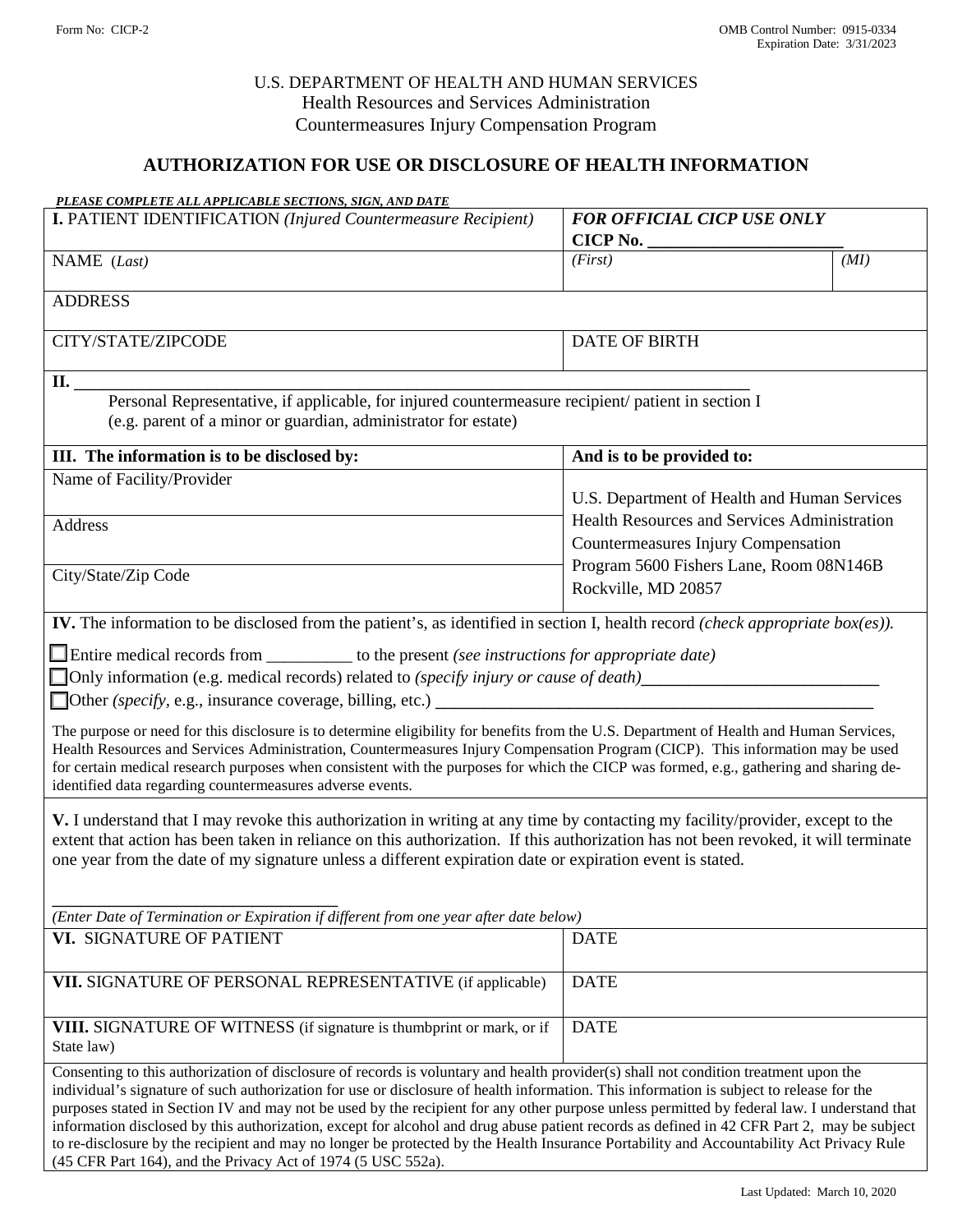### U.S. DEPARTMENT OF HEALTH AND HUMAN SERVICES Health Resources and Services Administration Countermeasures Injury Compensation Program

### **AUTHORIZATION FOR USE OR DISCLOSURE OF HEALTH INFORMATION**

### **PRIVACY ACT STATEMENT**

Section 319F-4 of the Public Health Service Act (PHS Act), Public Law 109-148 (42 U.S.C. 247d-6e), and the Debt Collection Improvement Act of 1996 authorize collection of this information. It will be used to determine your eligibility to receive benefits. This information will be disclosed to the U.S. Department of Health and Human Services and its consultants; and Federal, State, or local law enforcement agencies, if the Government becomes aware of a possible violation of civil or criminal law; and for certain medical research purposes when consistent with the purposes for which the Program was formed, i.e., to make determinations concerning alleged covered countermeasure injury associations and to provide compensation to individuals injured by covered countermeasures. Furnishing the information on this Form, including the social security number, is voluntary, but failure to do so may delay or prevent the receipt of a payment. The information collected will be maintained confidentially pursuant to the Privacy Act, 5 USC Section 552a, as amended.

#### **PUBLIC BURDEN STATEMENT**

Public Burden Statement: The purpose of this data collection is to gather information to allow the Secretary of Health and Human Services to determine if requesters are eligible for Countermeasure Injury Compensation Program (CICP) benefits. Requesters (or their representatives) must submit appropriate documentation forms and relevant medical records as specified in Section 42 CFR 110.50-110.53 to the CICP. An agency may not conduct or sponsor, and a person is not required to respond to, a collection of information unless it displays a currently valid OMB control number. The OMB control number for this information collection is 0915-0334 and it is valid until 03/31/2023. This information collection is required to obtain or retain a benefit (42 CFR Part 110). Access to these records is strictly limited to authorized users who are aware of their responsibilities under the Privacy Act and who are required to maintain Privacy Act safeguards with respect to such records. The System of Records Notice for Injury Compensation Programs, HHS/HRSA/HSB, System No. 09–15–0056, identifies authorized users. Public reporting burden for this collection of information is estimated to average 3.5 hours per response, including the time for reviewing instructions, searching existing data sources, and completing and reviewing the collection of information. Send comments regarding this burden estimate or any other aspect of this collection of information, including suggestions for reducing this burden, to HRSA Reports Clearance Officer, 5600 Fishers Lane, Room 14N136B, Rockville, Maryland, 20857 or [paperwork@hrsa.gov.](mailto:paperwork@hrsa.gov)

# **Instructions for Completing HRSA AUTHORIZATION FOR USE OR DISCLOSURE OF HEALTH INFORMATION**

Type or print legibly in all fields using dark ink.

Section I **–** Provide the name, address, and date of birth of the injured countermeasure recipient.

Section II **–** Provide the name of the personal representative such as a parent of a minor, or a guardian, or an attorney, if applicable. If there is no personal representative then section II should be left blank.